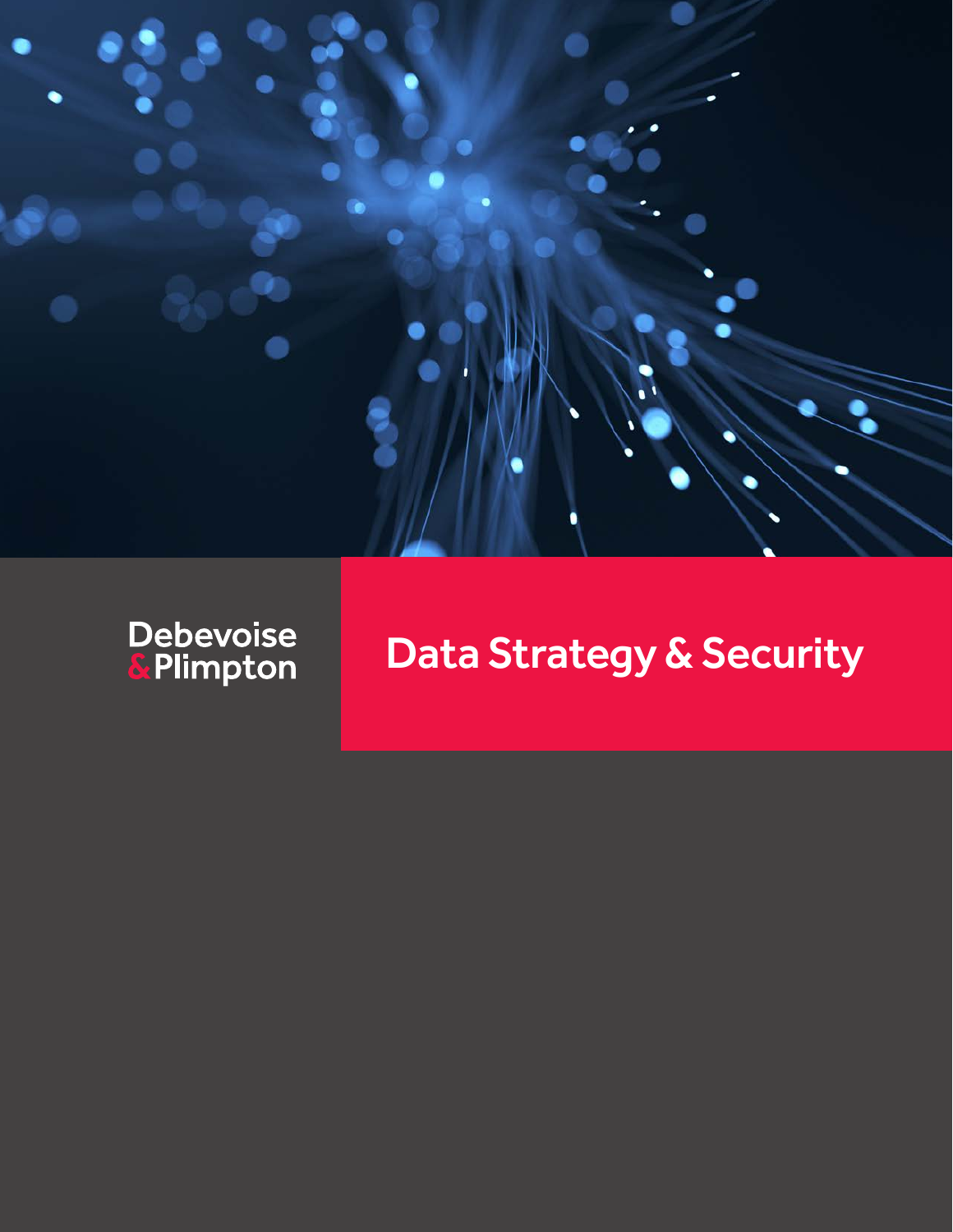## Introduction

### Data has become one of companies' most valuable assets and greatest risks.

The global flow of information creates constantly changing challenges: How do companies acquire, store, protect, use and share data to keep up with the competition, while reducing their legal and reputational risks?

Companies need an experienced and creative partner to work closely with them to formulate and achieve their overall data strategy, whether they are

- **•** Preparing for a ransomware attack or other significant cyber, privacy or AI event,
- **•** Evaluating the data-related risks and benefits of an acquisition,
- **•** Facing scrutiny over their cybersecurity or privacy policies and practices,
- **•** Responding to investigations or litigation relating to a data breach, or
- **•** Developing an artificial intelligence or big data program.

Ranked as an "elite" firm for Privacy & Data Security.

"The team has spectacular subject matter expertise. They are also responsive, helpful and nice to work with."

"They are really superb lawyers … for super complex matters, they have a group that you can just totally rely upon … the lead partners are phenomenal." *Chambers USA*, 2021-2022

Ranked as a leading firm for Cyber Law (including Data Privacy & Data Protection).

"The expertise of the lawyers at Debevoise is unmatched. They have some of the most experienced lawyers in the trade."

 $\mathcal{L}$ 

 $\sigma$ 

"The team's breadth of knowledge stands out; I would consider them not just practitioners, but experts in the field."

*The Legal 500 US*, 2019-2022

R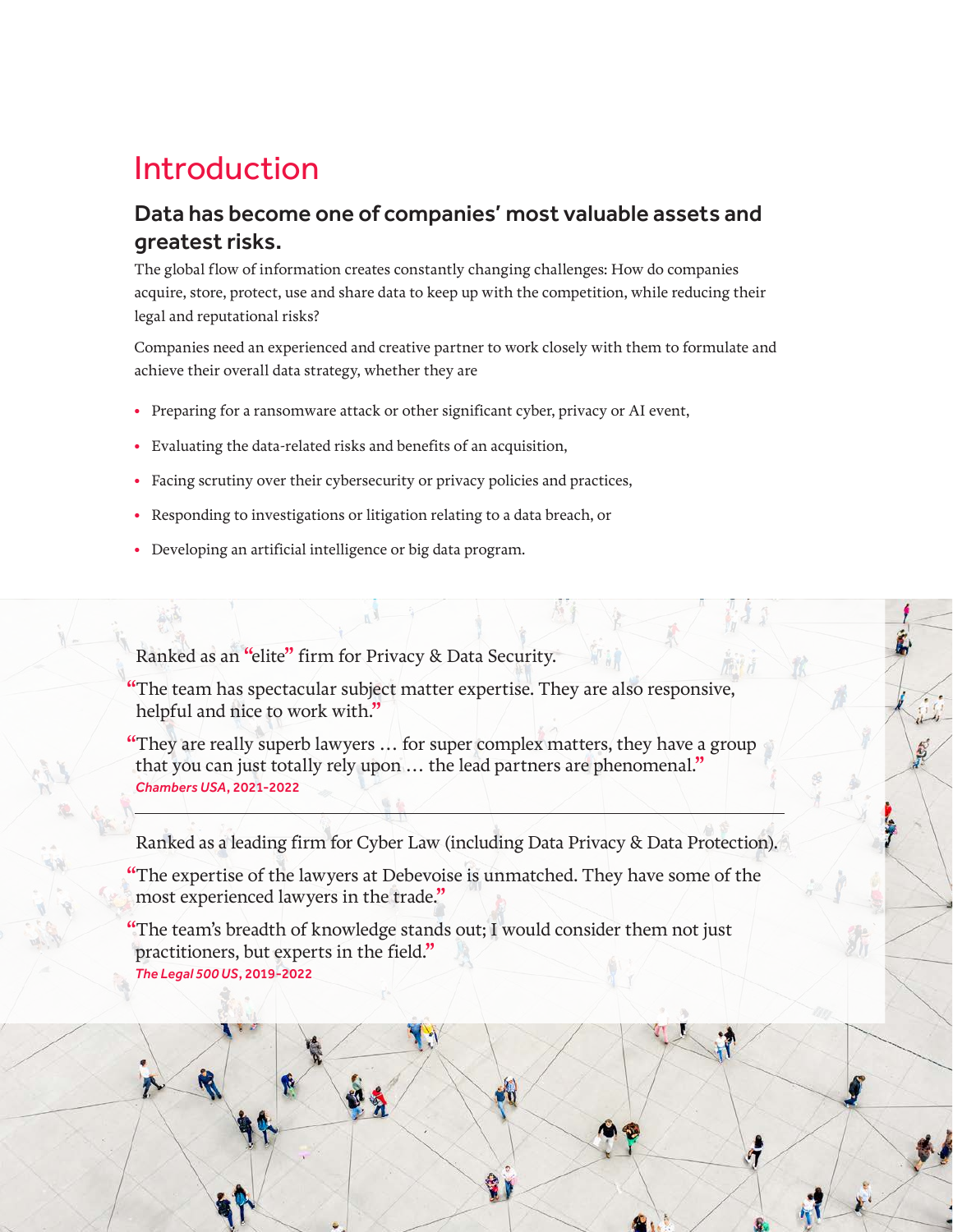## Data Strategy & Security Services

The Debevoise Data Strategy & Security (DSS) practice is global and interdisciplinary combining our cybersecurity, privacy, artificial intelligence, business continuity, M&A diligence and data governance practices into one fully integrated and coordinated group.

Together, we advise leading companies on responding to ransomware and other cybersecurity events, including regulatory inquiries and civil litigation. We also advise our clients on their overall data strategy, including how to manage, protect, and optimize their data, including through the use of artificial intelligence. Our strategic advice includes both legal and technical assistance with the data issues that arise in M&A diligence, licensing and vendor contracting. In addition, we help our clients determine what data they should delete or not collect because of cybersecurity, privacy or other risks.

Our integrated strategic advice on data includes:

- **•** Helping clients across the globe prepare for, and respond to, significant data breaches and related investigations and litigation. In addition to our U.S. offices, we serve clients from offices strategically located in the United Kingdom, France, Germany, China, Hong Kong, and Japan. We also regularly work on matters that involve a wide range of other non-U.S. jurisdictions, including the EU and EEA, Japan, Singapore, Brazil, Canada, Colombia and Argentina, to name a few.
- **•** Identifying existing and proposed laws and standards in the United States and around the world that will impact our clients' use of data, including regulations and guidance relating to cybersecurity, privacy, AI, data minimization, records retention, document discovery and data governance.

Because we are constantly leading responses to significant cyber, privacy and AI incidents, we are able to channel that deep experience into helping our clients improve their preparations and resilience. Based on our incident work, we regularly asses our clients' Incident Response Plans, policies, processes, training and resources, and make suggestions to allow them to more effectively respond to the latest cybersecurity, privacy and AI challenges that they face.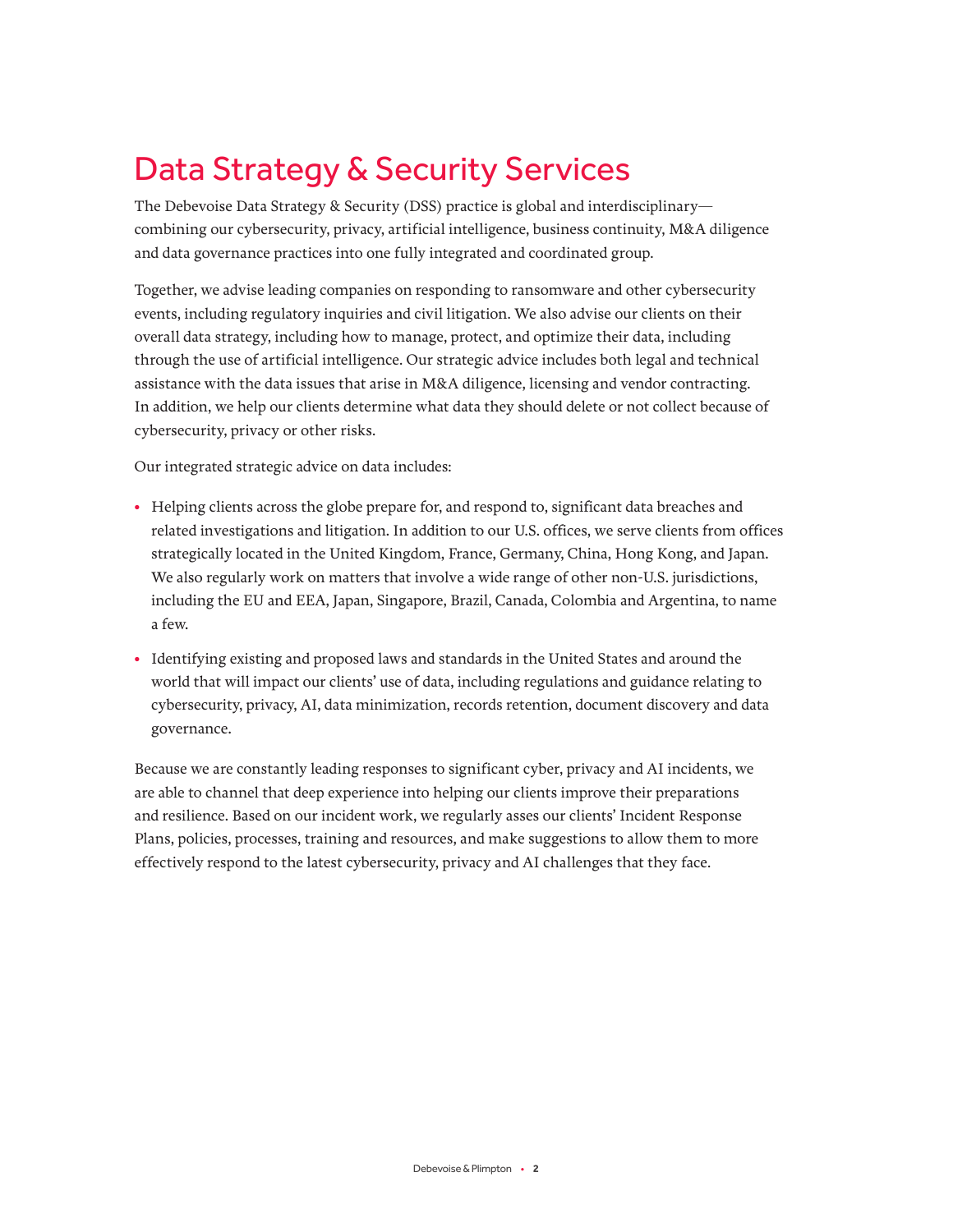"It is a strong firm with a nice team for data governance, cyber incidents and crisis response. " *Chambers Global*, 2022

### A FULL RANGE OF DATA GOVERNANCE, PROTECTION AND PRIVACY SERVICES, INCLUDING CYBER INCIDENT RESPONSE AND MANAGING AI RISK

Our experience and advice covers the full spectrum of cyber threats (including from nation states, criminal ransomware groups, insiders, and critical vendors), as well as compliance with the evergrowing array of cybersecurity, privacy and AI regulations in the U.S. and across the globe.

- **• 360° Incident Response Services**. Debevoise helps clients navigate cyber incidents with the full range of services, including immediate crisis management, internal and external communications, fact investigation, breach notification, regulator and law enforcement engagement, civil regulatory investigations, defense of class action and derivative litigation and briefings to the board and C-Suite.
- **• Engaging with Law Enforcement in the U.S. and Globally**. We are able to leverage our worldwide network of law enforcement contacts in the event of an incident. Our team includes several former federal cybercrime prosecutors, including the former leader of the Justice Department's Criminal Division, the former leader of the Department's response to national security cyber threats, and two former Assistant U.S. Attorneys who brought landmark cyber cases in the country's federal courts.
- **• Review/Refresh Data Policies and Governance**. We can provide an assessment of the company's policies and procedures for the protection and handling of consumer and employee personal data, as well as sensitive company information, with particular attention to mitigation of legal, business and reputational risks.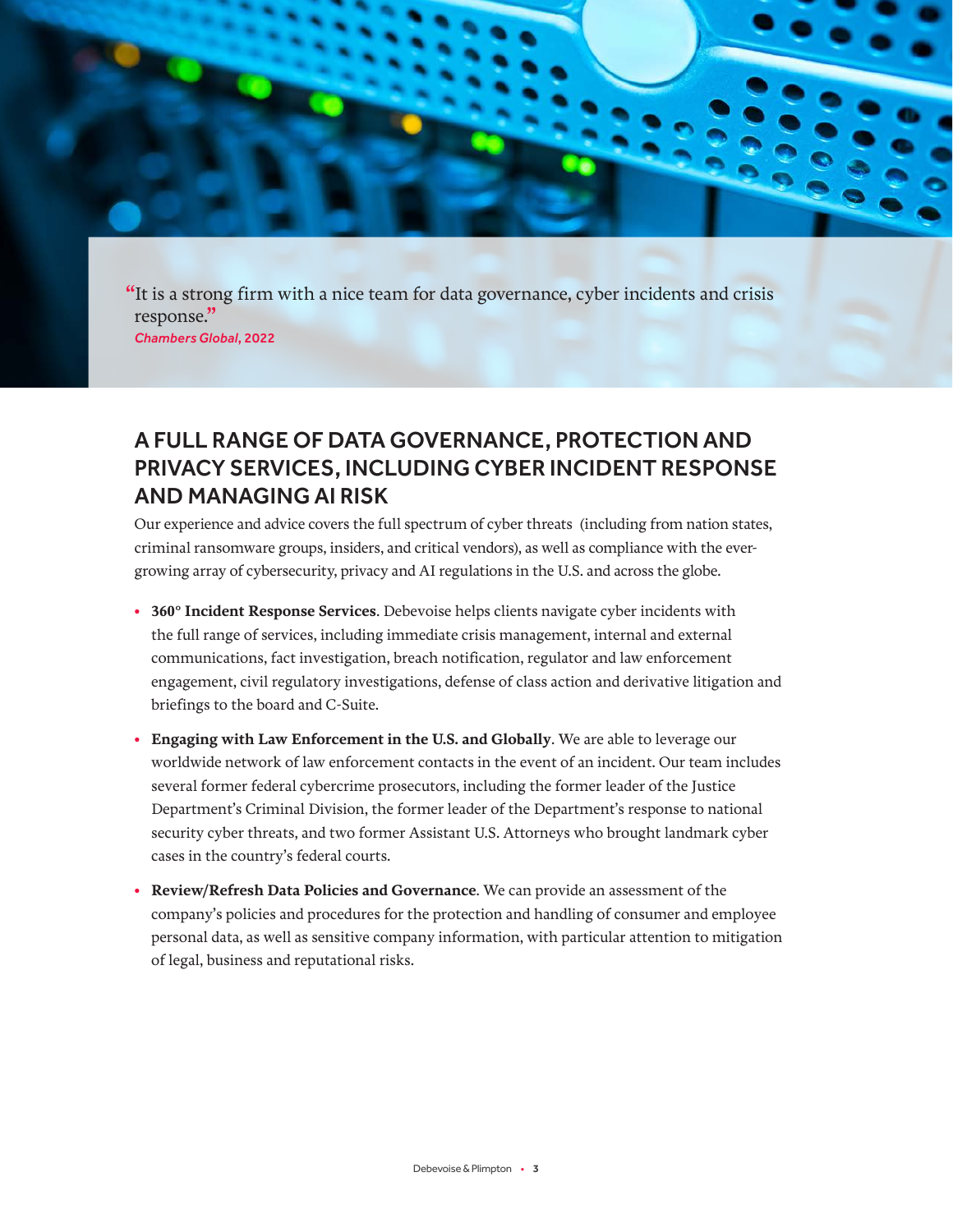- **• Cyber-, Privacy- and AI-Risk Assessment**. In today's dynamic regulatory environment, managing risks at the intersection of law and technology means measuring data protection and data optimization strategies against existing laws and regulations, as well as anticipated changes in the legal and threat environments. We review companies' cybersecurity, privacy and AI programs and assess them against existing and emerging legal standards. Our work ranges from leading a full legal and technical risk assessment of various data programs, typically performed in tandem with a technical vendor, to a targeted review of areas known to attract regulatory and enforcement focus.
- **• Board/Executive Briefings and Training**. We regularly report to boards and company executives on the latest threats their companies face relating to data in order to help them assess risk, allocate resources, maintain appropriate insurance, prevent avoidable losses and discharge their oversight obligations. We also provide training on cybersecurity, privacy and AI risks to new executives and board members, as well as anyone wishing to learn more about their responsibilities in these areas.



**• Mock Data Events and Tabletop Exercises**. We routinely help our clients prepare for adverse cybersecurity, privacy and AI events by conducting real-world drills of actual data events for various functions within the organization including Legal, Compliance, IT, Risk, Communications, Executive Management and the Board. These Tabletop exercises, which regulators increasingly expect companies to conduct, allow our clients to test their incident response plans and see how their organization works through emergency data events, including ransomware attacks that shut down operations, insider data theft, whistleblower allegations of AI bias, state-sponsored hacking of sensitive commercial information, leaking of large volumes of customer or employee personal information and compromise of a critical vendor's information systems.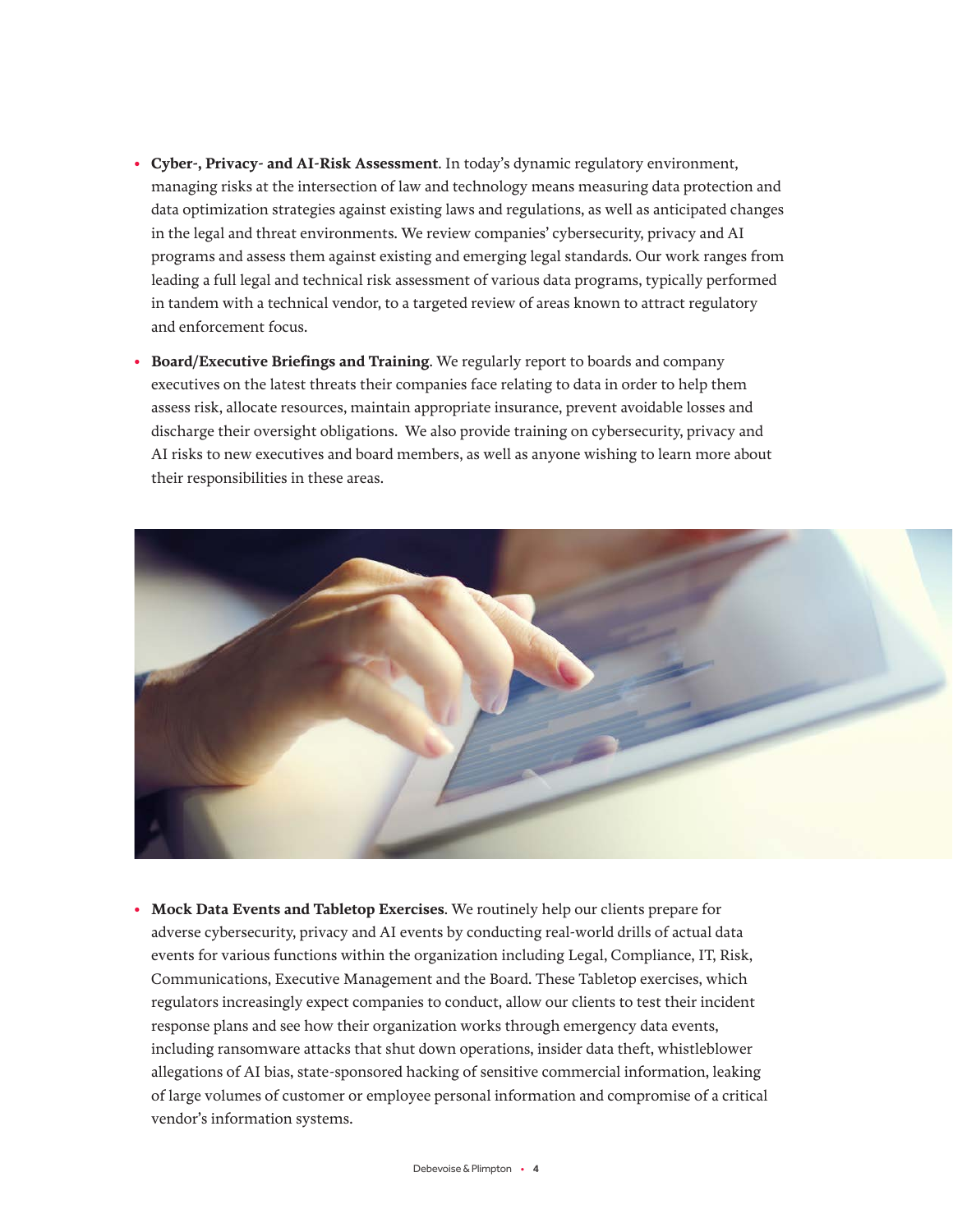- **• Vendor Risk Review**. Cyber incidents often involve exploitation of a vendor's trusted access to the company's systems, its handling of sensitive data on behalf of the company or risks posed by the vendor as a single point of operational failure. Accordingly, regulators have honed in on this challenging area. We work with our clients to develop practical, risk-based strategies to manage third party cyber, privacy and AI risks through their policy development, diligence efforts, contractual terms and insurance strategies.
- **• M&A Due Diligence**. Data risks are increasingly prominent in M&A due diligence and in the post-acquisition integration process. We often lead cyber, privacy and AI diligence investigations around the world, including advising on policies and procedures for due diligence and for integration generally, as well as on risks and issues raised by specific actual or potential acquisitions and investments.
- **• Insurance**. Companies increasingly are concluding that cyber-, AI-, and privacy-specific insurance policies are essential. Our team has significant experience working inside the insurance industry and can review existing policies to assess coverages and exclusions.

### REAL-WORLD EXPERIENCE

Our services are based on experience in the trenches of many of the country's landmark cyber and privacy incidents (including many non-public incidents). Our lawyers have deep technical knowledge that allows them to translate complex technical findings into legal and business decision points. This has enabled us to provide a pragmatic approach to identifying and coordinating the key elements of effective incident response and overall data strategy.

Before joining Debevoise, partner Luke Dembosky served as Deputy Assistant Attorney General for National Security, managing the Justice Department's work on all national security cyber incidents, including the cyber attack on Sony Pictures and the landmark breaches of Target, The Home Depot, Anthem and the U.S. Office of Personnel Management, among many others. At Debevoise, Luke co-chairs the cyber and privacy practice, acting for the firm's clients on high-profile and high-stakes global and U.S. breach matters.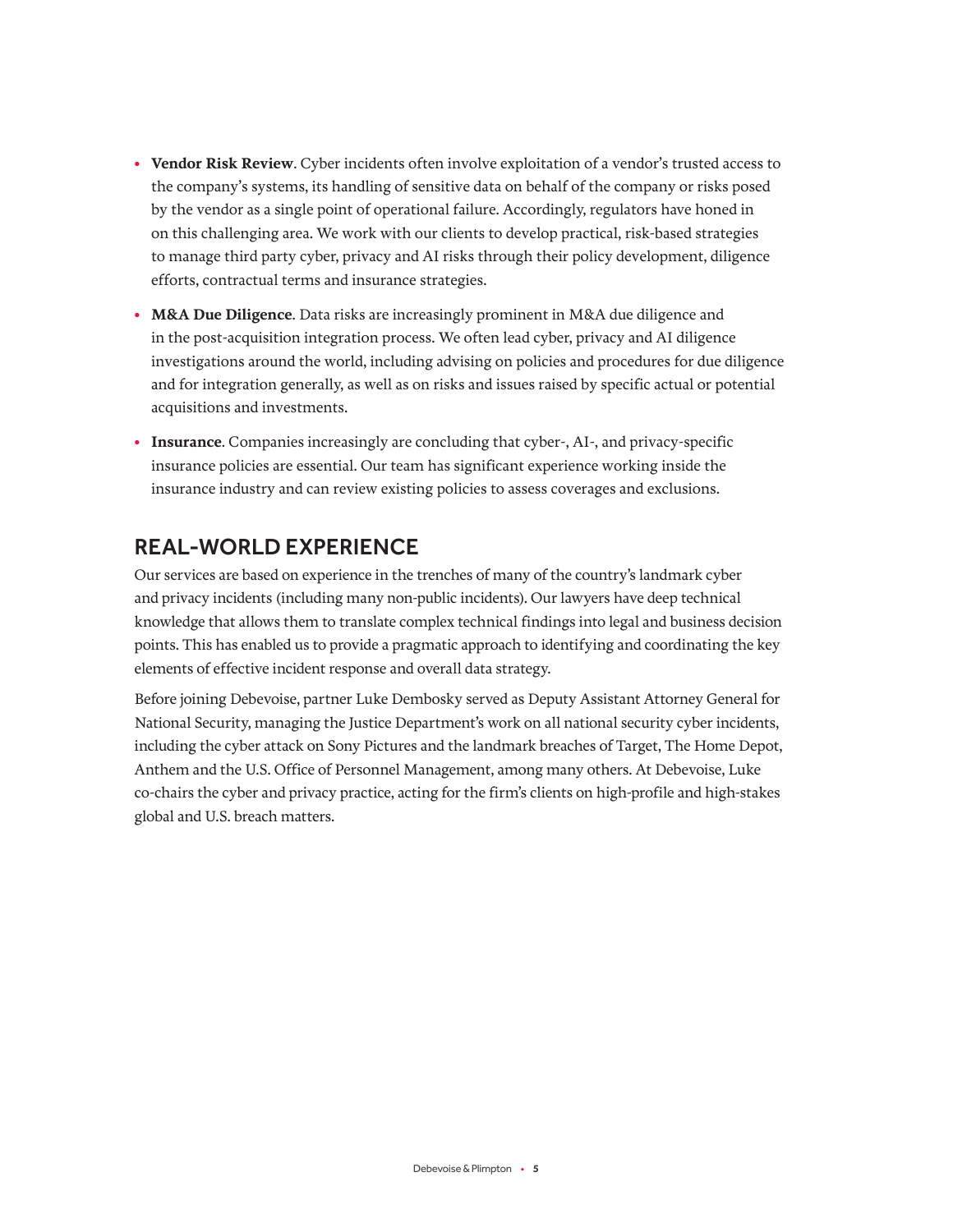## Our Team Leads

### North America | United States



Luke Dembosky Partner and Practice Leader, Washington, D.C.<br>
ldembosky@debevoise.com • +1 202 383 8020

Luke Dembosky Co-Chairs the firm's global Cyber and Data Privacy Practice. He advises companies on managing cyber risks, responding to cyber incidents, and handling related internal investigations and litigation. He is ranked among the top privacy and data security attorneys in the country by *Chambers* and as an industry leader by *The Legal 500 US*. Mr. Dembosky was named by the *National Law Journal* to its list of "Cyber Security Trailblazers" and by *Cybersecurity Docket* to its "Incident Response 30" – the 30 "best and brightest data breach response lawyers." Prior to joining Debevoise, he served as Deputy Assistant Attorney General for National Security as part of a 14-year career at the Justice Department specializing in cyber investigations and prosecutions.



Avi Gesser Partner and Practice Leader, New York • agesser@debevoise.com • +1 212 909 6577

Avi Gesser is Co-Chair of the firm's Data Strategy & Security Group. His practice focuses on advising major companies on a wide range of cybersecurity, privacy and artificial intelligence matters. He has represented global financial services firms, private equity firms, insurance companies, hedge funds and media organizations in large-scale ransomware attacks, cyber breaches by nation-states, and regulatory investigations relating to the use of artificial intelligence. Mr. Gesser regularly advises boards and senior executives on governance, risk, and liability issues relating to cybersecurity and AI. Mr. Gesser is also a primary author of the firm's Data Blog and the architect of the Firm's Data Portal, an online tool that helps clients quickly assess and comply with their cyber breach notification obligations and tracks AI regulatory developments.



Lisa Zornberg Partner, New York • Izornberg@debevoise.com • +1 212 909 6945

Lisa Zornberg is a member of Debevoise & Plimpton's White Collar & Regulatory Defense Group, where her practice focuses on white collar defense, regulatory enforcement actions and internal investigations – including cyber investigations – for corporations and financial institutions, as well as complex civil litigation. Prior to joining Debevoise in 2019, Ms. Zornberg was Chief of the Criminal Division of the United States Attorney's office in the Southern District of New York where she oversaw all criminal investigations and prosecutions, including of cybercrime, terrorism and national security offenses, fraud, public corruption, money laundering and violent crime.



Jim Pastore Partner, New York • jjpastore@debevoise.com • +1 212 909 6793

Jim Pastore is a litigation partner and a member of the firm's Cybersecurity & Data Privacy practice and Intellectual Property Litigation Group. His practice focuses on privacy and cybersecurity issues. Mr. Pastore is recognized by *Chambers USA* and *The Legal 500 US* for his cybersecurity work, and was included in *Benchmark Litigation's* Under 40 Hot List which recognizes attorneys under 40 with outstanding career accomplishments. Mr. Pastore has also twice been named to *Cybersecurity Docket's* "Incident Response 30," a list of the best and brightest data breach response attorneys. Prior to rejoining Debevoise in 2014, Mr. Pastore served for five years as an Assistant United States Attorney in the Southern District of New York where he spent most of his time as a prosecutor with the Complex Frauds Unit and Computer Hacking and Intellectual Property Section.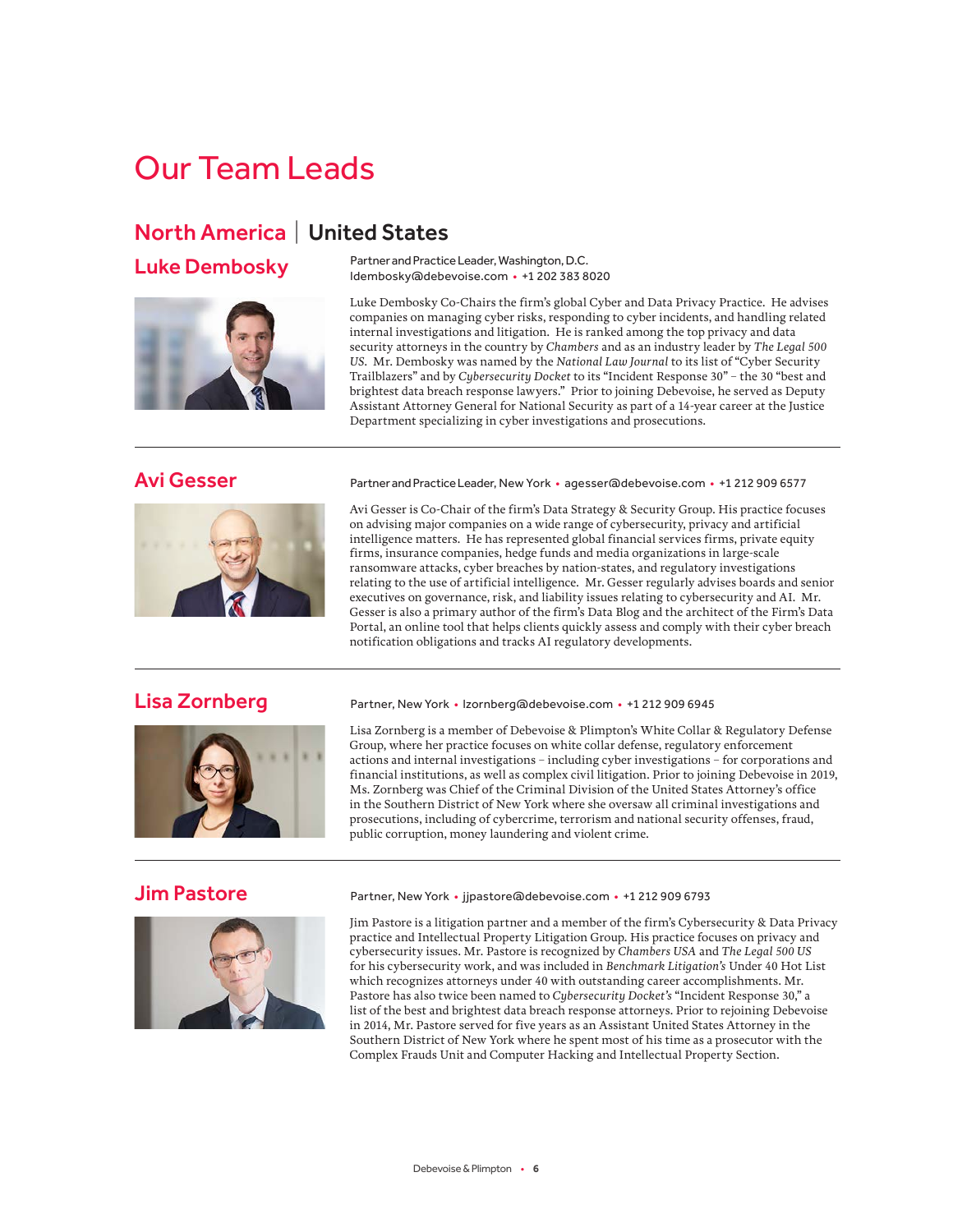

### Alan V. Kartashkin Partner, New York • akartashkin@debevoise.com • +1 212 909 6000

Alan Kartashkin is a partner based in the New York office whose practice focuses on M&A, securities and corporate finance. Mr. Kartashkin advises boards of directors and special committees of independent directors of leading Russian companies on corporate governance issues. He has led some of the largest public M&A transactions in Russia, including the mergers of Uralkali with Silvinit and RTS with MICEX. He is a member of the New York State Bar and is admitted to practice law in Russia.



David Sarratt Partner, San Francisco • dsarratt@debevoise.com • +1 212 909 6864

David Sarratt is a partner in the firm's Litigation Department. He is a seasoned trial lawyer whose practice focuses on government enforcement actions, internal investigations and complex civil litigation for financial institutions and other clients. Mr. Sarratt has particular experience in matters relating to compliance with the Bank Secrecy Act and the Foreign Corrupt Practices Act, as well as with novel enforcement issues arising from new technologies.



### Bruce E. Yannett Partner, New York • beyannett@debevoise.com • +1 212 909 6495

Bruce Yannett is Deputy Presiding Partner of the firm and Chair of the White Collar & Regulatory Defense Practice Group. He focuses on white collar criminal defense, regulatory enforcement and internal investigations. He represents a broad range of companies, financial institutions and their executives in matters involving securities fraud, accounting fraud, foreign bribery, cybersecurity, insider trading, and money laundering. He has extensive experience representing corporations and individuals outside the United States in responding to inquiries and investigations. Mr. Yannett's practice also encompasses complex litigation, including derivative cases, shareholder actions and commercial disputes.

## Maura Kathleen



Monaghan Partner, New York • mkmonaghan@debevoise.com • +1 212 909 7459

Maura Kathleen Monaghan is a member of the firm's Litigation Department whose practice focuses on a wide range of complex commercial litigation, including regulatory and civil litigation matters involving data breaches. Ms. Monaghan is recognized as a "Litigation Star" by *Benchmark Litigation* and as one of the "Top 250 Women in Litigation" in the *IFLR Benchmark Litigation Guide.*



Johanna Skrzypczyk Counsel, New York • jnskrzypczyk@debevoise.com • +1 212 909 6291

Johanna Skrzypczyk is a counsel in the Data Strategy and Security practice of Debevoise & Plimpton LLP. Her practice focuses on advising AI matters and privacy-oriented work, particularly related to the California Consumer Privacy Act. Prior to joining Debevoise, Ms. Skrzypczyk served as Assistant Attorney General in the Bureau of Internet and Technology at the New York Attorney General's Office. In this role, she helped draft the amendments to New York's data breach law (known as the SHIELD Act), investigated, litigated, and negotiated the landmark settlement of an action against a national corporation regarding credential stuffing, one of the very few regulatory actions to address this widespread type of cyberattack, and co-led an initiative involving potential discriminatory impacts of AI. Ms. Skrzypczyk also worked on matters involving consumer privacy, data security and virtual markets.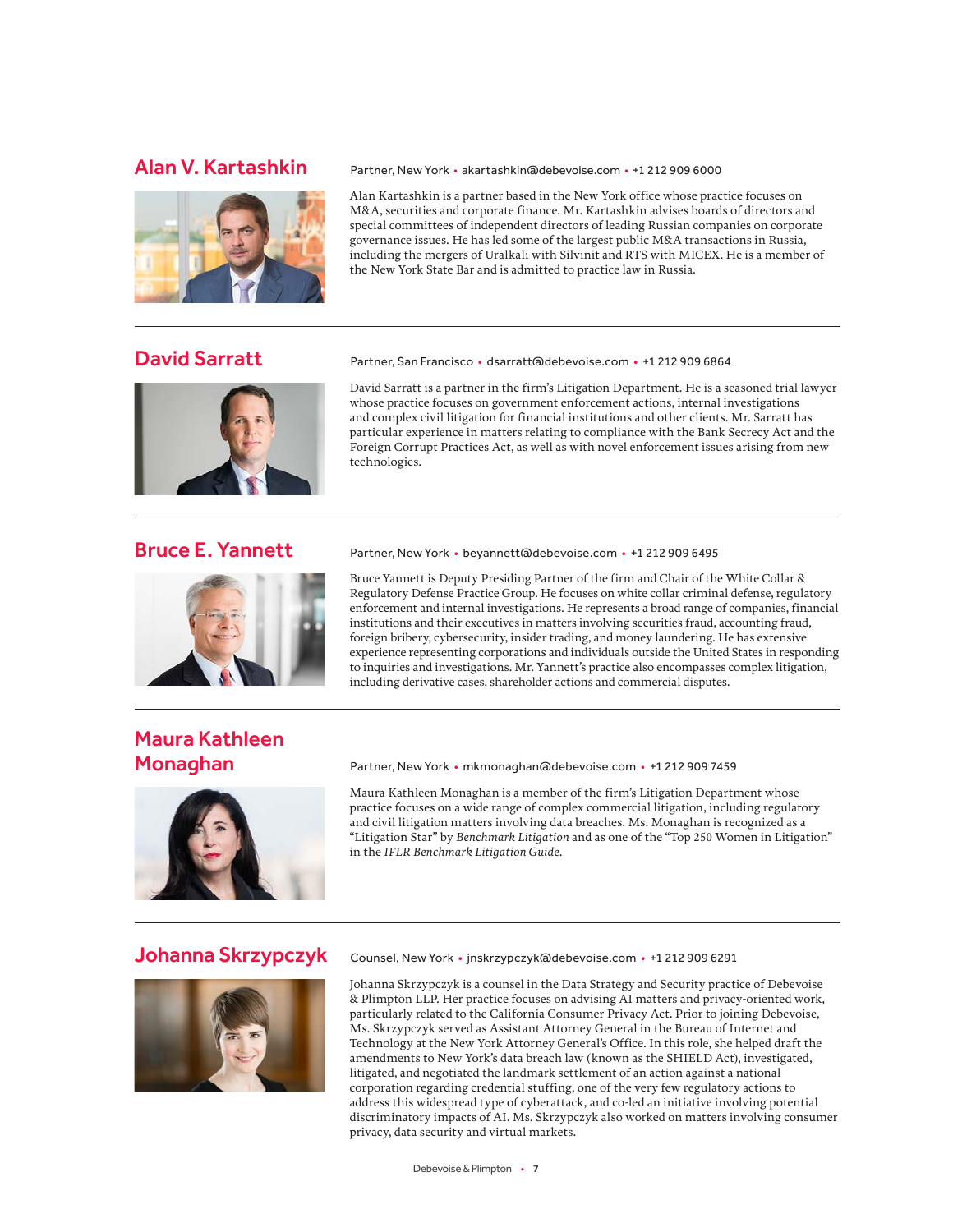



### Christopher S. Ford Associate, San Francisco · csford@debevoise.com · +1 212 909 6881

Christopher S. Ford is an associate in the Litigation Department who is a member of the firm's Intellectual Property Litigation group and Cybersecurity & Data Privacy practice. His practice focuses on trademark, cybersecurity, and data privacy issues. His cybersecurity and data privacy practice includes advising clients on incident preparation and response, as well as related criminal and civil litigation and regulatory investigations. His recent matters include managing responses to corporate data breaches, ransomware incidents, and other data security issues, as well as assisting a wide range of the firm's clients in managing their cybersecurity and related supply chain risks.

Kim T. Le is a corporate counsel and a member of the firm's Healthcare & Life Sciences Group. She is also active in the firm's Data Strategy & Security practice. As a leading practitioner on privacy, data security and cyber-security issues, Ms. Le provides expertise in data breach reporting, including covered entity and business associate obligations under the HIPAA breach notification rule and audit response. Further, Ms. Le counsels clients regarding privacy and security preparedness, routinely redesigning compliance programs for provider organizations, hybrid entities, service vendors and technology companies to



Anna R. Gressel Associate, New York • argressel@debevoise.com • +1 212 909 6485

Anna R. Gressel is a senior associate and a member of the firm's Data Strategy and Security Group and its FinTech and Technology practices. Her practice focuses on representing clients in regulatory investigations, supervisory examinations, and civil litigation related to artificial intelligence ("AI") and other emerging technologies. Ms. Gressel has a deep knowledge of regulations, supervisory expectations, and industry best practices with respect to AI governance and compliance. She regularly advises boards and senior legal executives on governance, risk, and liability issues relating to AI, privacy, and data governance. Her recent matters include assisting global financial institutions, publicly traded companies, insurers, and technology companies in establishing AI and data governance policies and procedures, advising on relevant regulatory and compliance obligations, and conducting targeted assessments of internally developed or third-party technologies. Ms. Gressel is an active thought leader and speaker on AI and data regulatory and litigation trends, including before agencies such as the U.S. Food and Drug Administration, and she regularly participates in industry efforts to establish best practices in the areas of AI explainability, risk assessment, and governance.



### Michael R. Roberts Associate, New York • mrroberts@debevoise.com • +1 212 909 6406

Michael R. Roberts is a senior associate in Debevoise & Plimpton's global Data Strategy and Security Group and a member of the firm's Litigation Department. His practice focuses on privacy, cybersecurity, data protection and emerging technology matters. He advises clients on regulatory investigations, incident response, crisis management strategies, privacy and information security program development and management, as well as compliance counseling regarding evolving laws and regulations, such as the California Consumer Privacy Act (CCPA), the California Privacy Rights Act (CPRA), and the New York State Department of Financial Services (NYDFS) Cybersecurity Regulation.

### Kim T. Le Counsel, San Francisco • kle@debevoise.com • +1 415 738 5706

improve operational effectiveness and decrease compliance risk.

Debevoise & Plimpton • **8**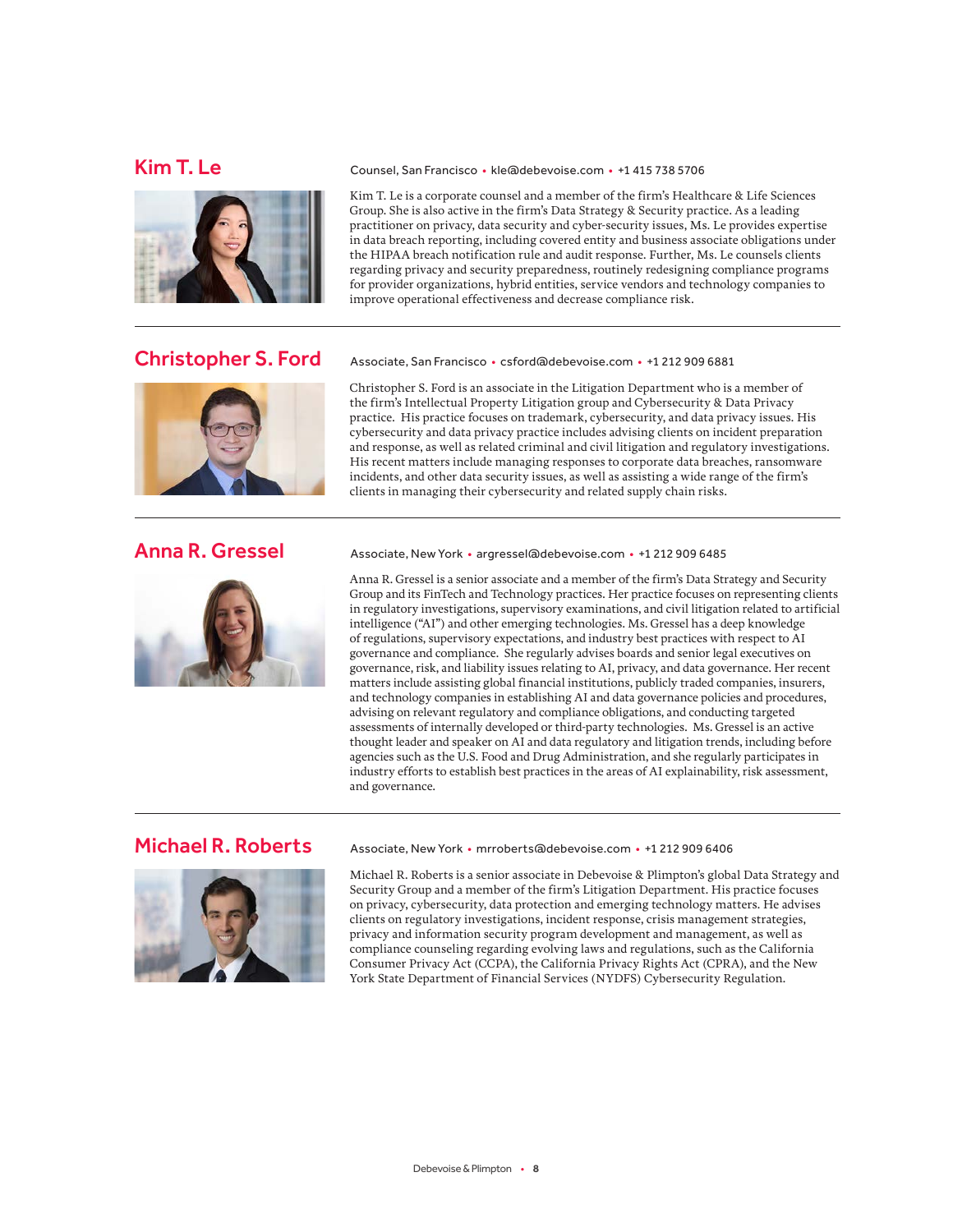

litigation and in other trademark and copyright disputes.



Tigist Kassahun Associate, Washington, D.C. • tkassahu@debevoise.com • +1 202 383 8052

Tigist Kassahun is a corporate associate and a member of the firm's Intellectual Property and Mergers & Acquisitions Groups, as well as a frequent collaborator with the firm's Data Strategy & Security practice. Ms. Kassahun is experienced in leading intellectual property and technology transactions and advising clients on related matters, including intellectual property protection, data privacy and cybersecurity. She regularly represents a broad range of clients across the technology, financial services, arts, telecommunications, private equity, entertainment, healthcare and insurance industries.



### Mengyi Xu Associate, New York • mxu@debevoise.com • +1 212 909 6826

Mengyi Xu is an associate in the Litigation Department and a Certified Information Privacy Professional (CIPP/US). As a member of the firm's interdisciplinary Data Strategy & Security practice, she helps clients navigate complex data-driven challenges, including issues related to cybersecurity, data privacy, and data and AI governance. Mengyi's cybersecurity and data privacy practice focuses on incident preparation and response, regulatory compliance, and risk management.

### Europe | United Kingdom



Jane Shvets Partner, London & New York • jshvets@debevoise.com • +44 20 7786 9163/+1 212 909 6000

Jane Shvets is a partner who splits her time between our London and New York offices, and who plays a leading role in our Cybersecurity & Data Privacy and White Collar practices. Ms. Shvets has significant expertise in global compliance advice, with a particular emphasis on EU data protection and data transfer issues and managing cross-border data flows associated with complex multinational litigation and investigations as well as foreign corrupt practices legislation. She is the co-author of multiple publications on implications for cross-border data flows of Brexit, the upcoming General Data Protection Regulation (GDPR), the EU-U.S. Privacy Shield, and other developments in the law. Ms. Shvets is a native Russian speaker and is proficient in Ukrainian.

### Alexandra P. Swain Associate, San Francisco · apswain@debevoise.com · +1212 909 6792

Alexandra P. Swain is a litigation associate. Her practice focuses on intellectual property, data privacy and cybersecurity issues. Her recent matters include assisting clients in the banking, finance, healthcare, and manufacturing sectors in responding to data security incidents including nation-state attacks, email compromises, and ransomware attacks; defending financial services clients in government investigations related to cyber incidents; advising clients on data privacy issues; and representing clients in trademark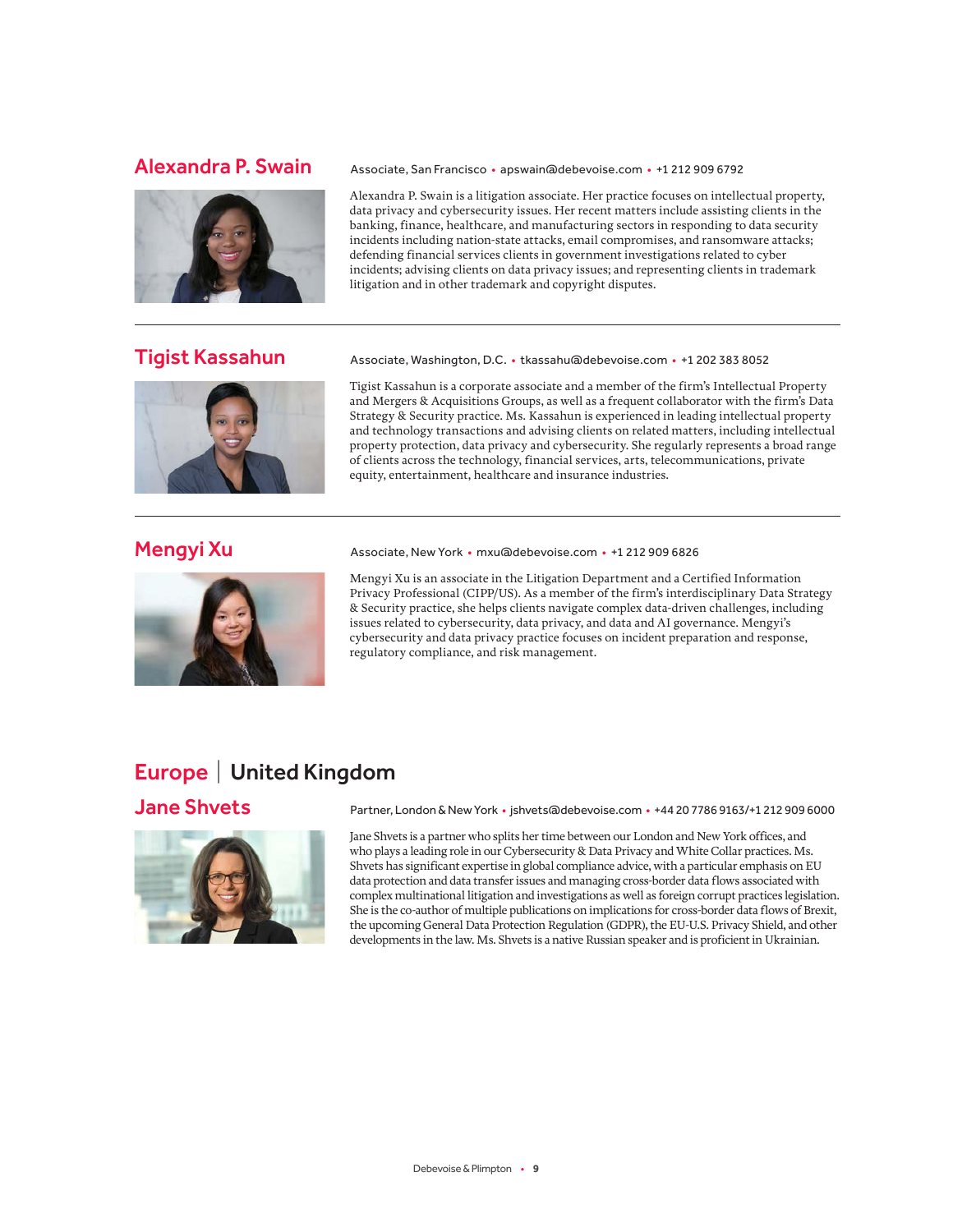

Karolos Seeger Partner, London • kseeger@debevoise.com • +44 20 7786 9042

Karolos Seeger is a partner in the firm's White Collar & Regulatory Defense Group and International Dispute Resolution Group, based in the London office. His practice focuses on white collar crime and internal investigations, in particular regarding compliance with corrupt practices legislation, conducting compliance assessments and creating and implementing appropriate compliance programs and procedures. He also focuses on cybersecurity and European data protection matters, as well as complex litigation and international arbitration. Mr. Seeger is a Solicitor-Advocate (Higher Rights of Audience). He is admitted to practice law in England and Wales (2000) and is an accredited Mediator with ADR Chambers. He is fluent in German and Greek and speaks French.

### Robert Maddox International Counsel, London • rmaddox@debevoise.com • +44 20 7786 5407



Robert Maddox is a member of our Cybersecurity & Data Privacy practice as well as our White Collar & Regulatory Defense and International Dispute Resolution Groups. His practice focuses on complex multi-jurisdictional investigations, disputes and cybersecurity matters. Prior to entering private practice, Robert interned on the defense team of Thomas Lubanga Dyilo, the first individual to stand trial before the International Criminal Court in The Hague.Robert advises clients on cybersecurity and data protection issues in the EU, including financial services reporting obligations. He publishes and speaks on these topics frequently. Robert's recent articles have been featured in *Strategic Risk* and *Global Reinsurance* and his views on the incoming EU General Data Protection Regulation were

# Europe | France



Alexandre Bisch International Counsel, Paris • abisch@debevoise.com • +33140731337

featured by *The Deal*.

Alexandre Bisch is an international counsel in the Paris office and a member of the firm's Litigation Department.Mr. Bisch focuses on white collar criminal defence and commercial litigation. He advises and represents companies and their executives in matters involving criminal, regulatory and internal investigations. He also represents clients on a variety of civil and commercial disputes, including domestic and international litigations and enforcement of foreign judgments and arbitral awards.



Fanny Gauthier Associate, Paris • fgauthier@debevoise.com • +33 1 40 73 12 90

Fanny Gauthier is a member of our International Dispute Resolution Group, as well as the firm's Cybersecurity & Data Privacy practice. Based in our Paris office, her practice focuses on complex domestic and international litigation. Prior to joining the firm last year, Ms. Gauthier trained as an intern in a Paris-based boutique firm specializing in arbitration and in the London office of a leading international law firm. She also interned with the Presidency of the French Supreme Court for civil and commercial matters, and in the financial law team of the Caisse des Dépôts et Consignations, a major public investment group. Ms. Gauthier is a native French speaker, fluent in English and proficient in Spanish.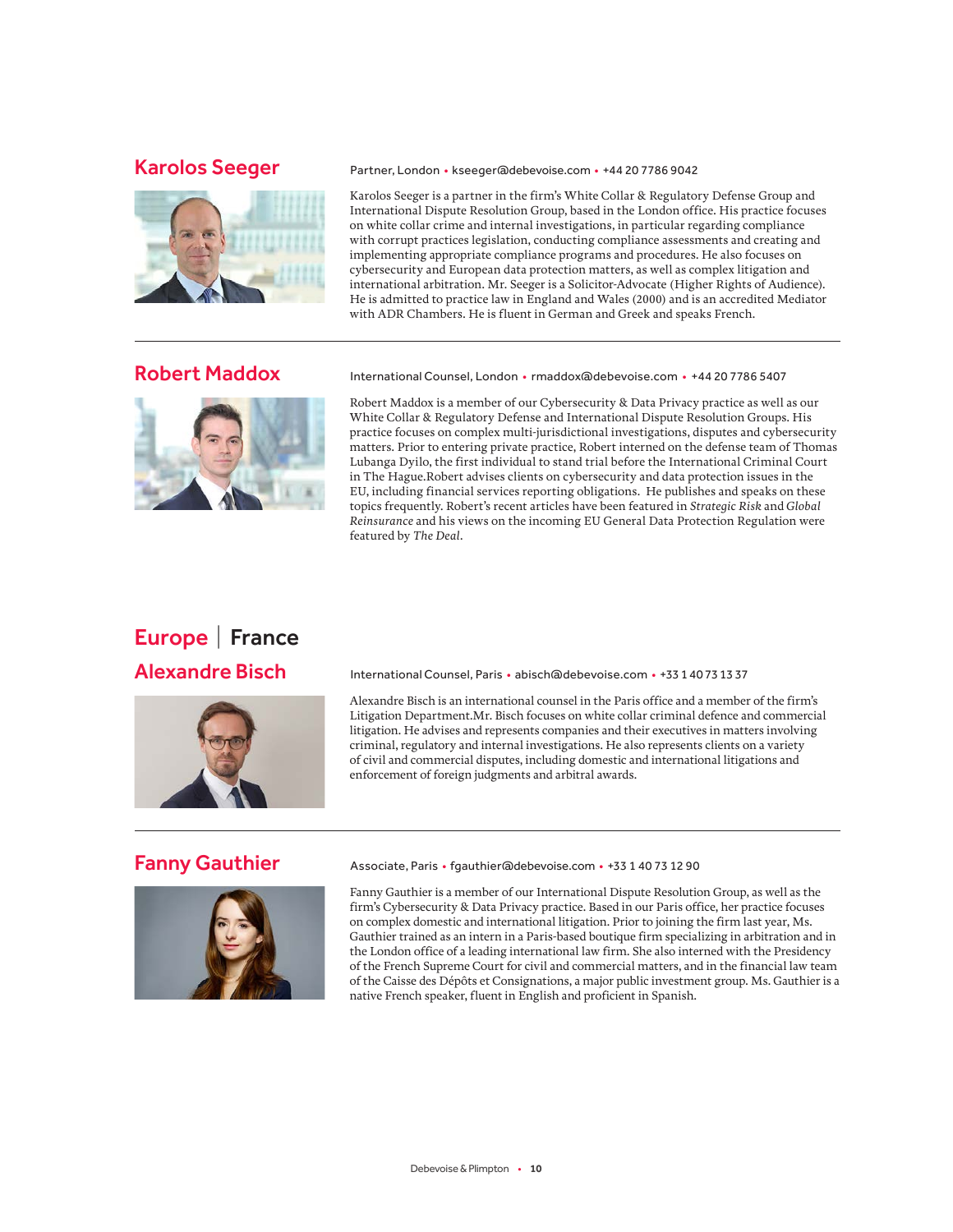### Europe | Germany

Dr. Friedrich (Fritz) Popp International Counsel, Frankfurt • fpopp@debevoise.com • +49 69 2097 5281



Dr. Fritz Popp is a member of our Litigation Group who focuses on arbitration, litigation, internal investigations, corporate law and anti-money laundering matters. Dr. Popp regularly advises on German, Austrian and European data protection, including the upcoming European General Data Protection Regulation, and on cybersecurity. In addition, he is experienced in Mergers & Acquisitions, private equity, banking and capital markets and has published various articles on banking law. Dr. Popp is also a lecturer at the Notarial Academy of the Austrian Chamber of Civil Law Notaries. He is a native German speaker and fluent in English.

## Asia | Hong Kong



Mark Johnson Partner, Hong Kong • mdjohnson@debevoise.com • +852 2160 9861

Mark Johnson is a partner in the firm's Hong Kong office and a member of the International Dispute Resolution Group. His practice focuses on white collar/regulatory defense matters as well as commercial litigation in Hong Kong and across Asia. Mr. Johnson joined Debevoise in March 2015. Prior to joining the firm, he was a partner at a leading international firm in Hong Kong, where he oversaw the opening of the firm's disputes practices in Singapore, Jakarta, Bangkok, Beijing, Seoul, Shanghai and Tokyo.



Ralph Sellar International Counsel, Hong Kong • rsellar@debevoise.com • +852 2160 9860

Ralph Sellar is an international counsel in the firm's International Dispute Resolution Group and the Cybersecurity & Data Privacy practice. He is an English-qualified litigation and regulatory defence lawyer based in Hong Kong, and has extensive experience in banking and insolvency litigation, with a particular focus on derivatives disputes. Mr. Sellar has also spoken frequently about cybersecurity issues in the Asia region and has advised financial institutions on implementing cybersecurity measures and response plans.

# Asia | Shanghai



Philip Rohlik Counsel, Shanghai • prohlik@debevoise.com • +86 21 5047 0788

Philip Rohlik is a member of the firm's Litigation Group and leads our dispute resolution team in Shanghai. His practice focuses on international investigations, securities law and dispute resolution. It has included representation of U.S. and multinational companies in complex litigation and investigations, with a particular focus on Asia, including regularly counseling clients on relevant data protection and networks securities regulations in China. Mr. Rohlik also regularly advises corporate clients on regulatory issues arising in the course of their business around the globe or in connection with M&A transactions. Mr. Rohlik is admitted to practice law in New York and the United States District Court for the Southern District of New York, and is a solicitor admitted to appear before the High Court of Hong Kong.